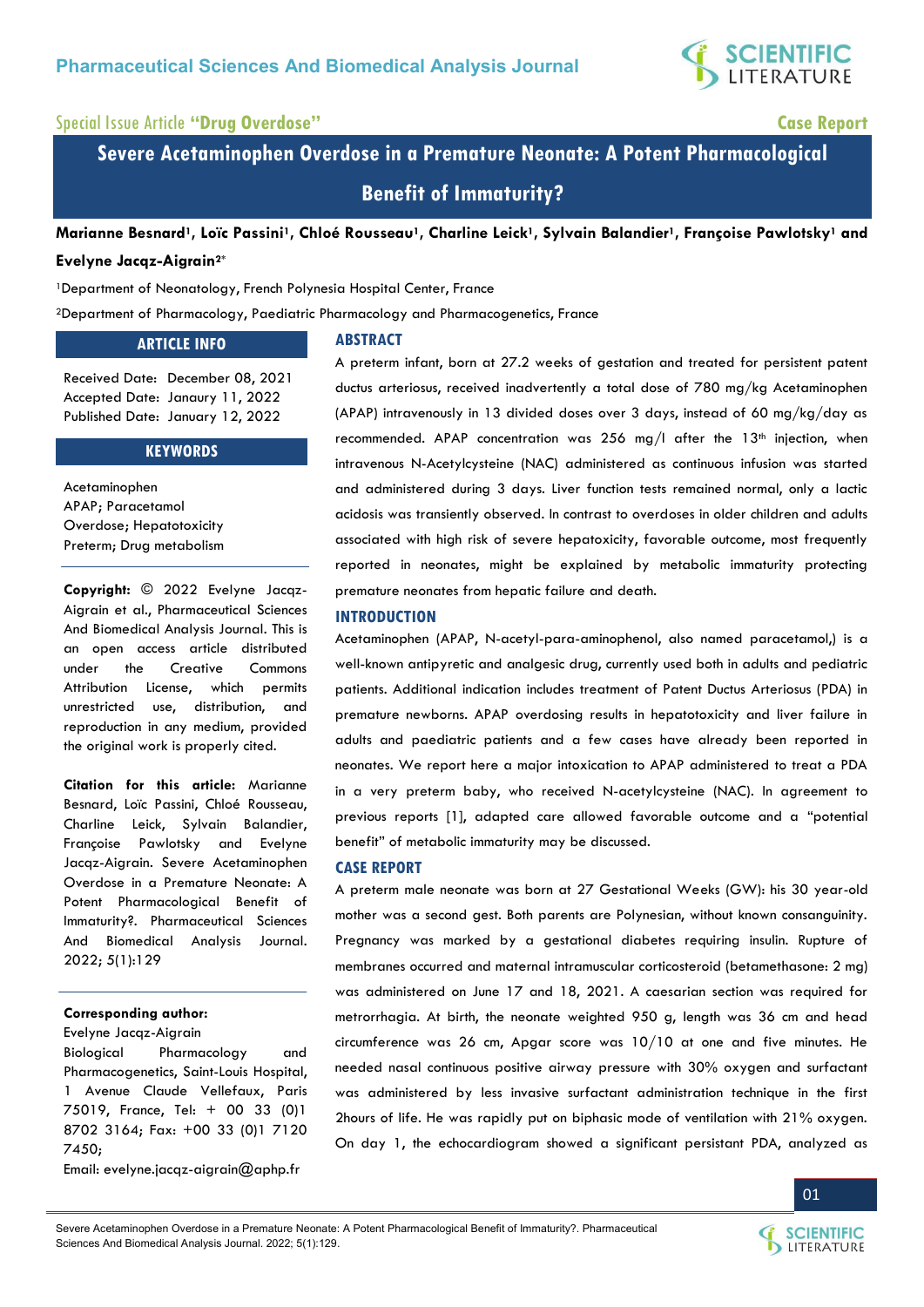deleterious for hemodynamic adaptation. APAP was started at the daily dose of 60 mg/kg QID (four times daily), administered for 3 days resulting in a cumulative dose of 780 mg/kg APAP.

During that period, the neonate appeared uncomfortable, with a large abdominal distension but hemodynamics and breathing were stable. He was empirically treated with antibiotics (cefotaxime, gentamycin, vancomycin and metronidazole) and total parenteral nutrition for suspicion of enterocolitis. He also received intravenous sodium bicarbonate for metabolic acidosis. The prescription error was evidenced 7 hours after the 13th dose (given for abdominal pain) and acetaminophen plasma concentration was 256 mg/L(day 4).Intravenous NAC was started 10 hours after the last dose: 150 mg/kg was administered during the first hour and then 50 mg/kg over4 hours, 100 mg/kg over16 hours, and 100 mg/kg/24h between 21 and 62 h. Sixty-six hours after NAC initiation, APAP concentration was 8.2 mg/L (Figure 1). Liver function tests were monitoring from neonatal days 1 to 8, the higher values were observed on day 5: ASAT and ALAT were 28 and 7 UI/L, total/conjugate bilirubin were 91/7 mg/L and lactates were 589 mg/L. All biomarkers were in the normal range at day 8. He was discharged at the post-natal age of 2 months, weighing 2200g , clinical examination and biological markers were normal for age. Follow-up confirmed favorable outcome at the age of 6 months.



#### **DISCUSSION**

The observation of a premature neonate, who received the higher dose ever reported of780 mg/kg APAP over 3 day is reported.APAP concentration reached 256 mg/l and treatment

with NAC was initiated. Outcome was favorable without any hepatotoxicity. APAP is recommended to treat mild to moderate pain and fever in children and neonates [2]. Treatment schedule is defined in many guidelines, as APAP overdosing, may result in hepatotoxicity and hepatic failure, both in adults and children [3-6]. The maximum recommended therapeutic dose of APAP is 50–75mg/kg/day in children [7]. In addition to previous indications, APAP is administered in neonates to facilitate closure of the PDA. APAP was shown to be effective at the dose of 15 mg/kg/6h during 3 days, resulting in a total APAP dose of 180 mg/kg. Additional data suggest that paracetamol is as effective as ibuprofen and indomethacin in closing PDA. It is also reported to be at lower risk of renal dysfunction than anti-inflammatory drugs. Prophylactic use is also discussed. However, as studies gave conflicting results, additional data are required to confirm efficacy as well as short and long term safety in this neonatal indication [8-12].

In our observation, overdosing was confirmed by the toxic APAP plasma concentration using the Prescott diagram. NAC was administered as antidote and associated with the close monitoring of APAP concentrations [13,14]. Such high exposure did not result in hepatotoxicity or liver failure and outcome was favorable.

Few cases of APAP overdose have been reported in neonates and recently reviewed by Locci and co-authors:12 neonates received high total daily doses, either IV/IM (n=6) : highest dose: 445/211 mg/kg, or orally (n=6): highest dose:266 mg/kg .They were either term or preterm ( 27 and 28 GW). When reported, overdose was documented by high paracetamol concentrations (n=5/12).When reported, transaminases remained normal  $(n= 4/12)$  or were elevated(n=3/12). They all received NAC and full recovery or normalization after NAC occurred in all patients [1]. One additional neonatal overdose was recently reported : paracetamol concentration 19.5 h post-last dose was 381 μmol/L and 236 μmol/L, 9 h later, but liver tests remained normal [15]. Loci [1] also analyzed additional overdoses in infants 2 to 11 months (n=5)complicated with high hepatic enzymes in all cases and encephalopathy in two cases.

Our patient was at even higher risk as he received a high daily dose intravenously, repeatedly over 3 days, this resulted in a



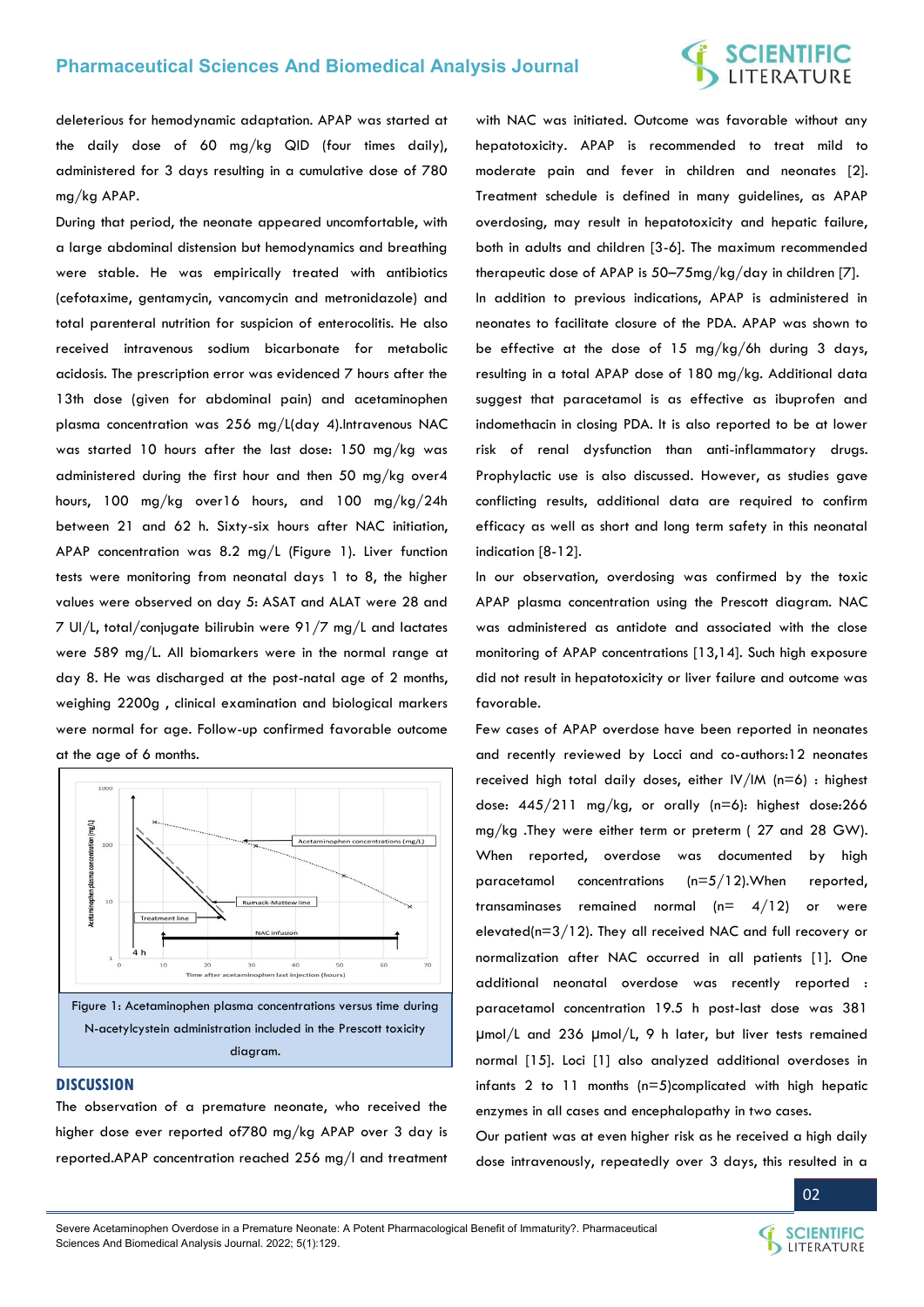cumulative dose of 780mg/kg. However, clinical symptoms remained moderate and nonspecific, abdominal distension with lactic acidosis was initially interpreted as enterocolitis and treated symptomatically, administration of NAC allowed a regular decrease in acetaminophen concentrations in 3 days.

Such favorable outcome reported in neonates might, at least in part, be related to the complex metabolism of APAP and the potential impact of hepatic immaturity at birth, even higher in premature than term neonates (Figure 2). At therapeutic doses, APAP is highly metabolized in adults and children by hepatic phase 2 sulfation and glucuronidation. Less than 10% is metabolized by the CYP system (predominantly CYP2E1 and CYP3A4) to N-acetyl-p-benzoquinoneimine (NAPQI), a highly reactive intermediate metabolite responsible for APAP toxicity. This toxic metabolite requires gluthation detoxification to avoid toxicity. Conjugation of NAPQI to the sulfhydryl group of glutathione (GSH) occurs through its binding to GSH to form APAP-GSH, excreted in urine as non-toxic cysteine and mercaptopuric acid conjugates. Excess NAPQI eventually depletes GSH stores, resulting in formation of protein adducts and toxicity [7].



In neonates compared to children and adults, APAP clearance is much lower and increases while half-life decreases with gestational age [16-18]. Few studies have addressed the maturation of APAP elimination: the percentageof the dose excreted in the urine as APAPsulfate is higher in neonates (0-2 days old) and children (3-9 year old) than in 12-year-old children and adults [19]. Additional data showed that, where as glucuronidation matures during the first 2 years of life, sulfation shows a different developmental pattern with higher expression of sulfotransferases (SULT1A1 and SULT2A1) in infants and young children compared to adults. Consequently, APAP glucuronidation is low in preterm neonates and increases with age whereas other pathways are of relatively higher importance compared to adults [11,20,21]. During the neonatal period, the fraction of drug undergoing oxidation increases with weight and post-natal age. To our knowledge, metabolism through CYP2E1 and CYP3A4 leading to NAPQI and followed by glutathione detoxification, has not been quantified yet. Indirect arguments are in favor of a very low activity of this oxidation – conjugation pathway as both CPY2E1 and CYP3A4 are classified as "class 3 enzymes", not expressed during fetal life, increasing slowly postnatally [22- 24]. Therefore, the fraction of paracetamol metabolized to NAPQI is expected to be small, relative to the amount conjugated by glutathione. Such metabolic immaturity even higher in premature neonates, is potentially involved in the limited APAP hepatotoxicity, even when overdosing is important. Indeed, previous case reports and the pharmacokinetics of APAP reveals that fortunately its toxicity is low in preterm infants [1]. Because of conflicting results, this hypothesis of a low production of NAPQI in immature neonates remains to be confirm [15].

#### **CONCLUSION**

APAP is metabolized by conjugation and oxidation detoxification reactions. The equilibrium between these pathways differ between adults and both neonates and young infants. Our case report confirms that, even with very high APAP overdosing, favorable outcome is reported in preterm neonates, when NAC is administered early. The hypothesis of neonatal metabolic immaturity characterized by a limited fraction of drug undergoing oxidation to the toxic NAPQI